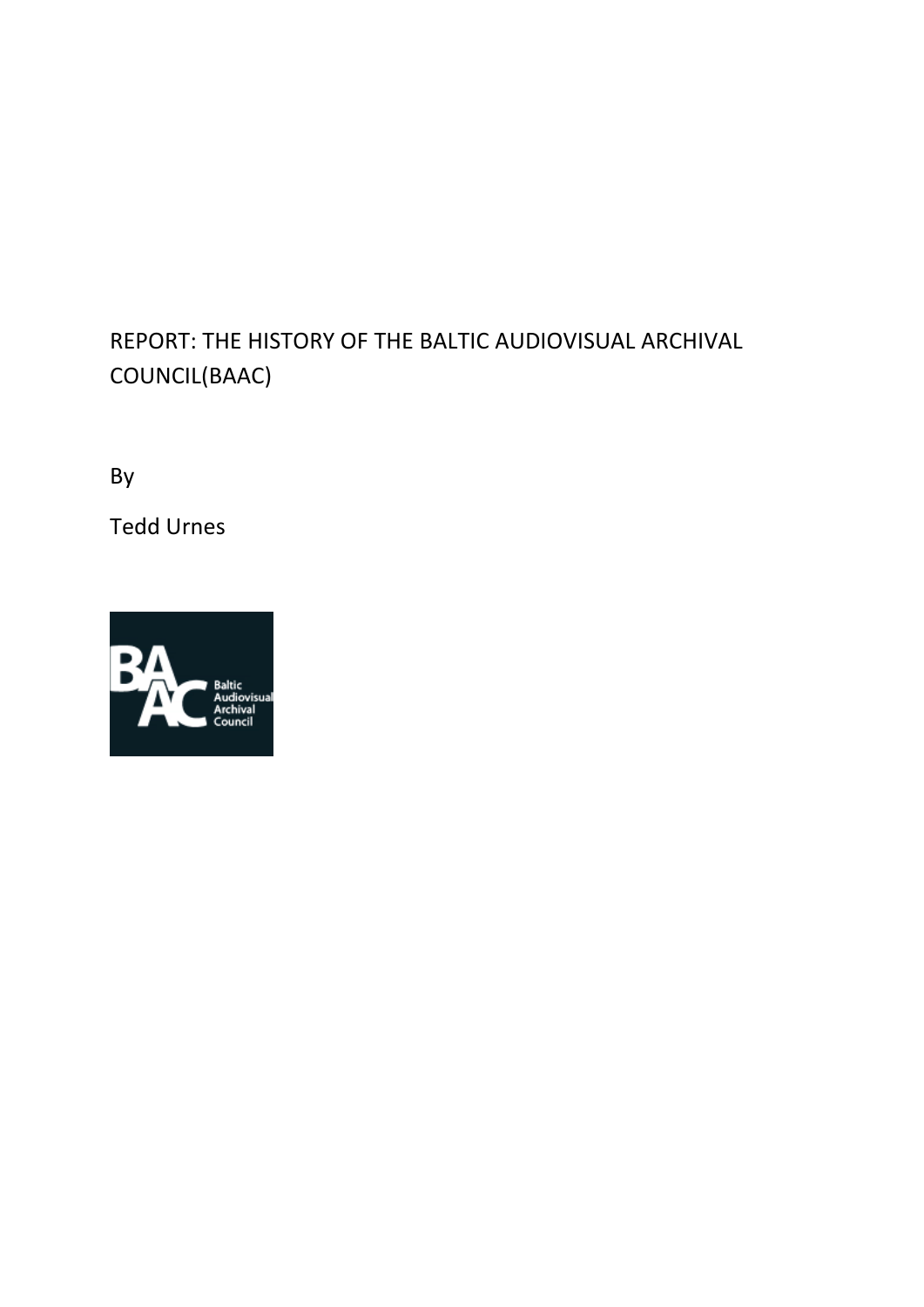# **REPORT:THE HISTORY OF THE BALTIC AUDIOVISUAL ARCHIVAL COUNCIL (BAAC)**

## **INTRODUCTION**

The Board of the Baltic Audiovisual Archival Council (BAAC) has made a decision to document the history of BAAC with reference to the 10th Anniversary of the work of BAAC in year 2015. The goal was to publish a book about the association.This project was not possible to make due to the cost of the work.

The goal for the paper presented is to publish a preliminary report about the history of the Baltic council. The report is also dealing with the prehistory of the association ,and the events leading to the setting up of a Baltic working group. Therefore, I have reported about meetings, venues, conferences, individual persons and above all, the support from two international associations in the field of audiovisual archives: The International Federation of Television Archives (FIAT/IFTA) and the International Association of Sound and Audiovisual Archives (IASA). Important support from the Norwegian Broadcasting Corporation (NRK) and Swedish Television(SVT) was a must to establish a Baltic council for education in the field of audiovisual archives.

The report is focusing on the content of the Bylaws of BAAC signed at the Estonian Embassy in Stockholm, Sweden, on March 21, 2006. The philosophy of the document is based on ideas and experience known among members of IASA and FIAT/IFTA.

The report contains different events, conferences, seminars and issues of importance to members of the audiovisual archives in the Baltic countries: Estonia, Latvia and Lithuania.

The preliminary report of the history of BAAC is not meant to present the total history of the work done. I take for granted that some members want to focus on issues other than those I have chosen. A critical approach to the report by members of BAAC might result in an up-dating of the content of the report?

Best regards,

Tedd Urnes

Member of the Board of BAAC and a founding member of BAAC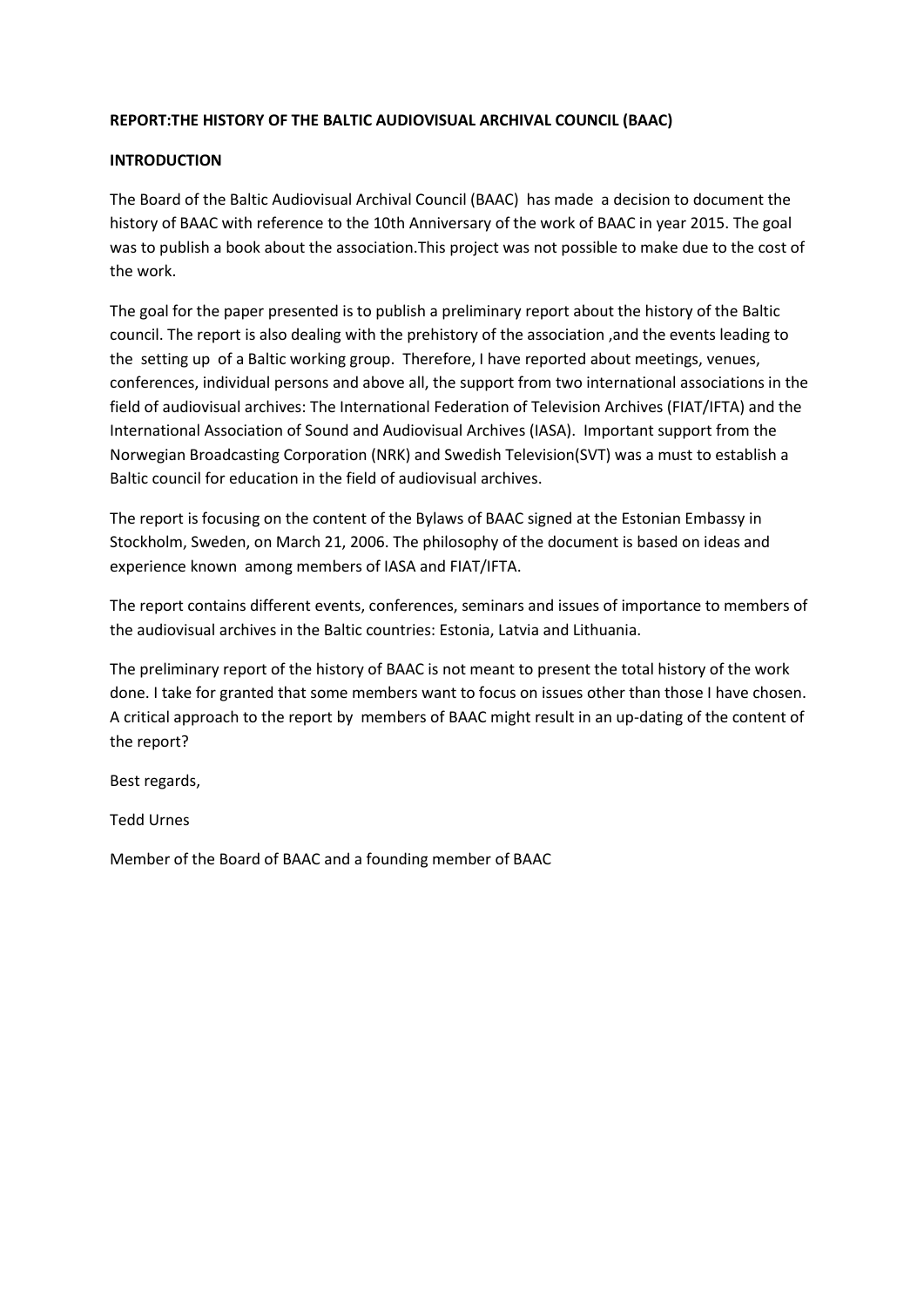## **THE HISTORY OF THE BALTIC AUDIOVISUAL ARCHIVAL COUNCIL (BAAC)**

About events leading to the establishment of the Baltic Audiovisual Archival Council(BAAC)

The site is Antalya, Turkey. The official event is the FIAT/IFTA Conference 2002. The dates for the international conference are October 12- 18.

Delegates from Estonia, Latvia and Lithuania are participating at the conference. The General Secretary of FIAT/IFTA, Tedd Johansen (later Urnes), is also chairing a working group to support members from the Baltic countries. According to FIAT/IFTA statutes and policy ,the set up of regional seminars is an important part of the international work of the association. The first FIAT/IFTA Nordic –Baltic Seminar took place in Tallinn, Estonia, May 26-27, 2000. The seminar was hosted by Eesti Television and was held at the Hotel Viru located in downtown Tallinn, the capital of Estonia.The members of the organizing committee were: Jyrki Stolt,YLE, Reet Harkmaa,ETV, Tedd Johansen,NRK and Lasse Nilsson,SVT.

During the conference in Antalya, representatives from the three Baltic countries had informal meetings aimed at setting up a conference in Latvia. The contact person for audiovisual archives in Latvia was Andris Ķesteris. As a Latvian-Canadian, he speaks the language. We had already developed a working group for the Baltic countries within FIAT/IFTA, chaired by Tedd Johansen and a contact person who knew the archival situation in Latvia, Andris Ķesteris. This is how it all began: A result of talks with dedicated persons in Antalya in year 2002.

The result of the informal talks and meetings was an invitation by Director General of Latvian Television, Uldis Grava, to hold a seminar at the LTV facilities in Riga, Latvia. The names of the persons who participated in the meetings leading to the seminar in Riga, were: Andris Ķesteris, Canada, Tedd Urnes, Norway, Rasa Miškinyte, Lithuania , Reet Harkmaa, Estonia and Uldis Grava, Latvia. No formal reports were made of the meetings.

We wanted to set up an independent association for the Baltic countries. The official name of the association was not yet decided. The Independent Canadian/Baltic Working Group (CBWG) made formal contact with The Nordic Branch of IASA to discuss collaboration. The later President of IASA, Jacqueline von Arb, supported the work of setting up a new association. Different names for the new association were suggested. "Task Force for Pan-Baltic Council for the Preservation of Cultural Heritage –or of Audiovisual Material" were suggested by Jaqueline von Arb. Later on we talked about " Pan Baltic Council for Preservation of Cultural Heritage ".

The close contact with The Nordic Branch of IASA led to the seminar in Riga in year 2004, September 30-October 3. The seminar was supported by Norwegian Broadcasting Corporation(NRK) represented by the Head of Archive & Research,NRK, Bjarne Grevsgard. He gave the key note address and also participated as a delegate. The seminar in Riga was not limited to Baltic countries. It was an international seminar.

Latvian Television, Lithuanian Radio & Television , Estonian Television and Swedish Television supported the seminar. The main host was Latvian Television(LTV).

The title for the seminar was: " Partnerships, Access and Preserving Our Cultural Heritage ".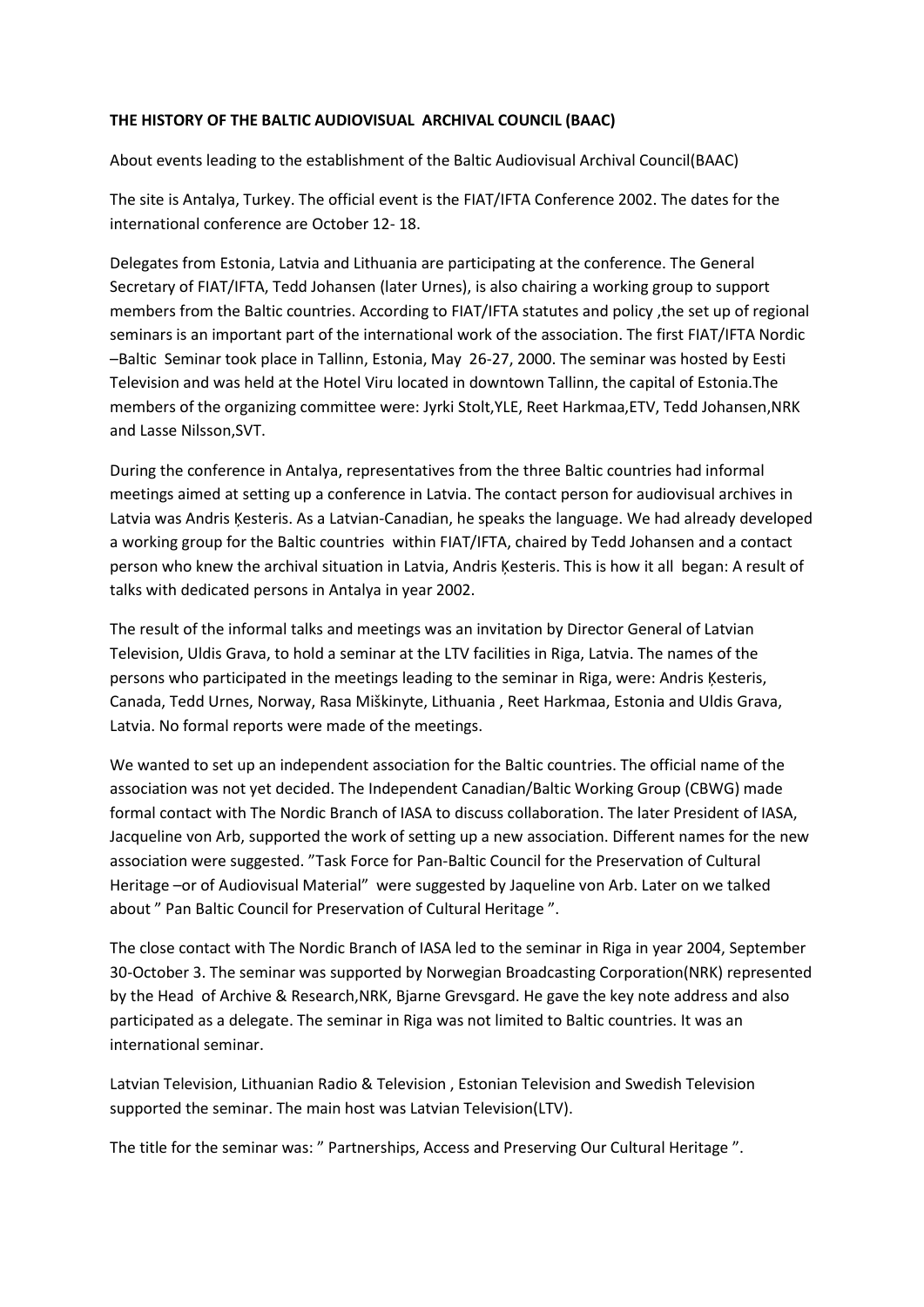## **THE BALTIC COUNCIL**

In April, 2005, a meeting took place in Riga, with a goal of making a final decision on a permanent Baltic Council. The new council was elected. The members of the council were: President: Piret Noorhani, Estonian Literary Museum,Vice-President: Rasa Miškinyte, Lithuanian Radio & Television, Vice-President: Inga Vilcāne, Diena Library,Riga, Secretary: Nora Līcīte, Latvian Television, and Board members: Tedd Urnes,NRK, Lasse Nilsson, SVT, Andris Ķesteris, National Archives of Canada, Reet Harkmaa, Estonian Television, Jan Aasmund Jakobsen, Norway, Ivi Tomingas, Estonian Filmarchives, Vilnis Auziņš, Latvian Museums of Photography, Eha Vainsalu, Estonian Television, Lelde Neimane, Occupation Museum,Riga, Alexander Jaransky, Lithuanian Radio & Television and Egle Gudelyte, Lithuanian Radio & Television.

Those of the Board members listed, who took an active part in the talks about setting up an independent association for the Batic countries during the FIAT/IFTA conference in Antalya, Turkey in year 2002, were: Rasa Miškinyte, Reet Harkmaa, Andris Ķesteris and Tedd Urnes. The Director General of Latvian Television, Uldis Grava, did not take part in the work because he left LTV in Janaury 2004 to work for Jaunais Laiks, the party of Prime Minister Einars Repše. Uldis Grava worked for LTV from 2002 to 2004. The host of the Riga seminar was Deputy Director General Edgars Kots.

# **BALTIC AUDIOVISUAL ARCHIVAL COUNCIL (BAAC)**

The main goal of the BAAC Board meeting in Stockholm,Sweden, on March 21, 2006, was to sign the document for registration of BAAC as a non-profit organization at the Estonian Embassy.

Participants at the Embassy were the elected Board members: Piret Noorhani, Juozas Markauskas, Inga Vilcāne, Andris Ķesteris, Tedd Urnes, Lasse Nilsson, Lars-Gunnar Bengtsson and Kristīne Pabērza.

The Board meeting was held at the premises of Swedish Television, Stockholm.

Eva-Lis Green, Swedish Television and Gunnel Jønsson, SRF Radio Archives, IASA, attended the meeting.

Planning of the Riga seminar 2006 and IASA/BAAC conference 2007 were important issues on the agenda. Opening of the BAAC old webpage at the new address and elaborating its new version were also discussed.

The venue chosen for the first formal meeting of the interim Board of the Baltic Audiovisual Archival Council (BAAC) was the old and beautiful capital of Latvia, Riga. The year was 2005. The month was April. The atmosphere of the old medieval Hanseatic city at the Baltic coast was relaxing. The host for the meeting was Latvian Television. The aim of the meeting was twofold: Is it possible to establish a Pan-Baltic audiovisual archiving cooperative organization and do we want to organize a second Riga conference in the fall of 2005? Tedd Urnes, NRK, chaired the meeting. Lasse Nilsson, SVT, was invited to give a limited, but provocative presentation on the topic: "Why are we doing all this conferencing and networking – what is it good for? ". He asked many crucial questions: Is it worthwhile for our organizations to be investing in this kind of acquisition of knowledge? Will there be people ready to accept the offices and responsibilities in the Board of such an organization? How much work will it mean, in addition to our usual responsibilities? How will the officers of the Board be elected? How do we deal with the economy of the organization; funding, membership fees, bank account? What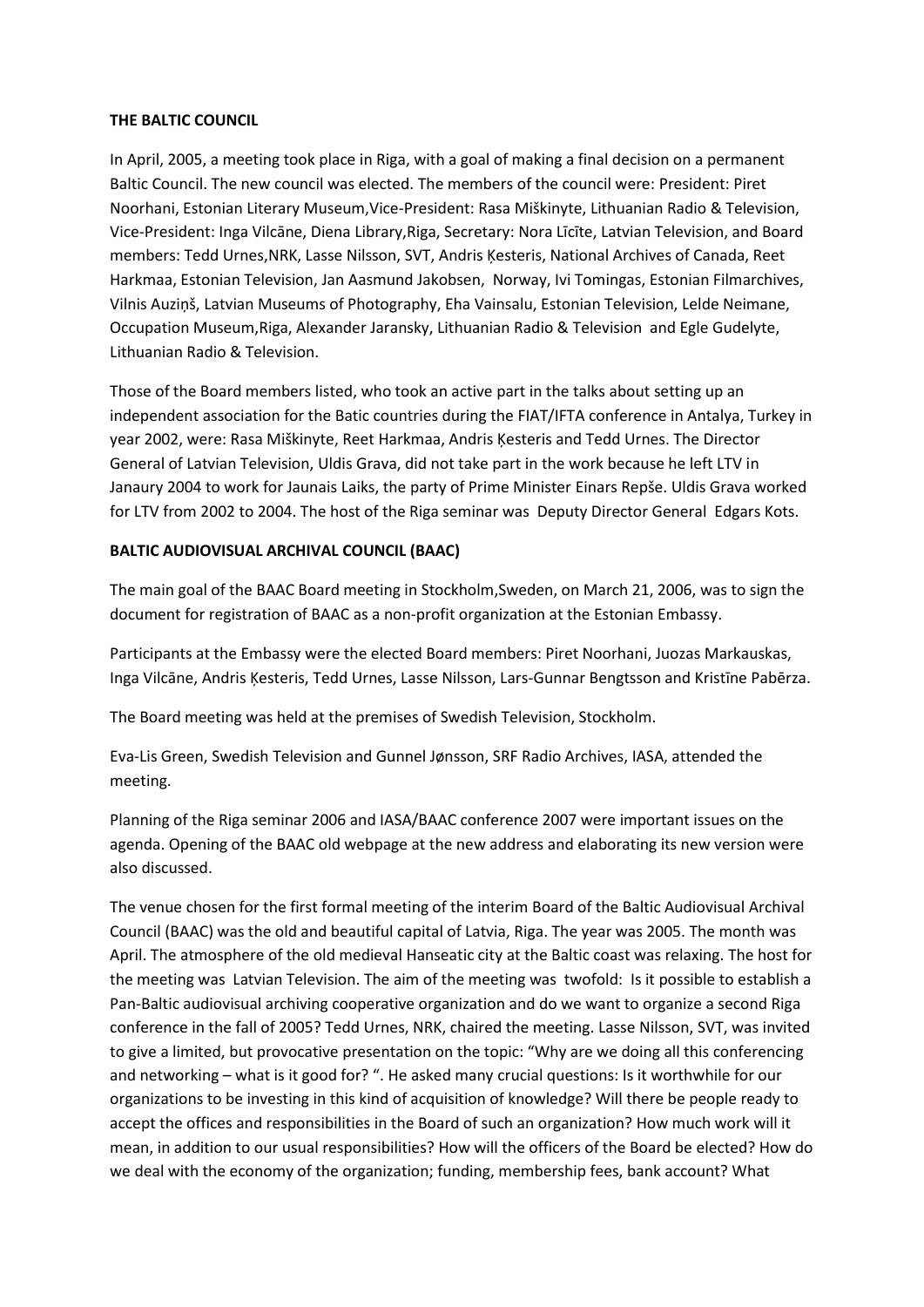about cooperation with already existing organizations on the audiovisual archiving scene? What will be the main objects of the organization?

# **THE NAMES OF MEMBERS OF THE INTERIM BOARD OF THE BALTIC AUDIOVISUAL COUNCIL IN RIGA**

The Baltic Audiovisual Archival Council (BAAC) is born.

The presidency was accepted by Piret Noorhani, Estonian Literary Museum, Vice Presidents were Rasa Miškinyte, Lithuanian Radio & Television and Inga Vilcāne, Diena Library, Secretary Nora Licite, Latvian Radio & Television, members of the Board: Andris Ķesteris, Library and Archives Canada, Tedd Urnes (formely Tedd Johansen), NRK, and Lasse Nilsson,SVT.

All other participants of the meeting signed up as members of the Council.

An answer to the many crucial questions asked by Lasse Nilsson was given by Tedd Urnes who presented a draft document of statutes for the new audiovisual council. The draft was accepted as such until further elaboration at a coming membership assembly.

The working fields of the new Board waere to establish cooperation with the Nordic Branch of IASA, seek possible funding for the organization ,and work out the programme for the Riga 2005 conference.

# **BAAC BOARD MEETING IN STOCKHOLM 2006 -THE ESTONIAN EMBASSY**

The BAAC Board elected in September in Riga had its opening meeting in Stockholm on March 21, 2006.

The aim of the Board meeting was the legalization of BAAC as a non- profit organization. The Estonian Embassy at Tyrgatan in Stockholm was the first venue for the participants at the meeting. The  $2^{nd}$  Secretary of the Embassy, Sven Tølp, welcomed the participants wishing the organization every success for the future. BAAC documentation was signed for the registration of BAAC as a nonprofit organization and the signatures were authenticated by Sven Tølp.

BAAC was registered as a non-profit organization in Estonia (Tartu), April 4, 2006. The official address of the organization is Vanemuise 42, Tartu 51003, Estonia. BAAC has an official logo and stamp. The Council is registered under the laws of the Republic of Estonia.

Participants at the Estonian Embassy were the elected Board members: Piret Noorhani (Estonia), Juozas Markauskas (Lithuania), Inga Vicāne ( Latvia), Andris Ķesteris(Canada), Tedd Urnes (Norway), Lasse Nilsson (Sweden), Lars-Gunnar Bengtsson (Sweden) and Kristīne Pabērza (Latvia).

The Board meeting was continued at the premises of Swedish Television chaired by Eva-Lis Green and Gunnel Jønsson, SRF Radio Archives. On the agenda for the meeting was the opening of the BAAC old webpage at the new address and elaborating its new version. Raising funds for BAAC activities, and the planning of the Riga Seminar 2006 and IASA/BAAC Conference in 2007 were also discussed. The day ended with a most stimulating tour to the archives, news rooms and studios of Swedish Television, guided by Lasse Nilsson, Lars-Gunnar Bengtsson and Monika Hurtig.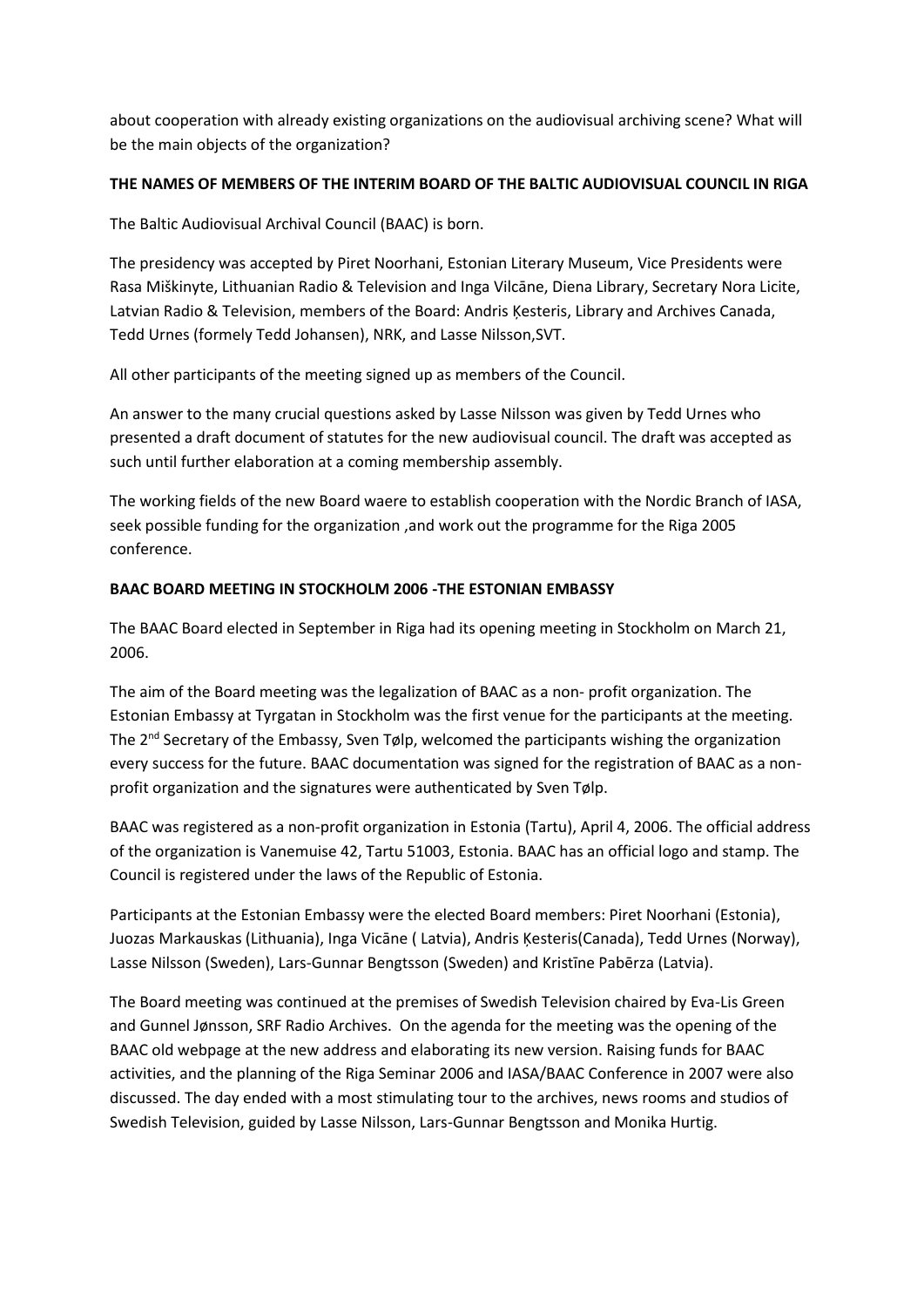## **THE FOUNDERS OF BAAC**

The founders of BAAC were dedicated librarians, archivists, academics, media technicians, film and radio producers and above all, persons who had participated in international work for years in the field of audiovisual archive development. The main aim of the working group was to set up an organization in the field of archiving within the Baltic countries. The work was not limited to sound and television archives, or movie productions. Libraries and archives for documents, papers and photo collections were targets for the coming work of the organization.

The supporters from international archival bodies came from the International Federation of Television Archives (FIAT/IFTA) and the Nordic Branch of International Association of Sound and Audiovisual Archives (IASA).

The new organization was also supported by The Norwegian Broadcasting Corporation (NRK), Norway, Swedish Television, Sweden and YLE, Finland.

Canada was represented by Library and Archives Canada.

# **THE VALUES OF THE NEW BALTIC COUNCIL FOR AUDIOVISUAL ARCHIVES**

The members of the founding working group had to ask some crucial questions before the final signing of the official documents of the new council.

- What kind of council are we going to set up?
- What are the values for the work?
- Do we want to set up an international elite group of dedicated experts in the field of audiovisual archives?
- Do we want an aristocratic club made for some members only?
- Do we want to make a new venue for media companies and businessmen to exchange commercial information annually?
- Do we want a club for the heads of the audiovisual archives of different television and radio companies?
- What were the needs for support of audiovisual archives in the Baltic countries?
- What kind of language should be used: Russian, German or English?
- Do we want a democratic organization where the members of the Board could be elected as individuals?
- What about the values of the principles of freedom of access to information, ideas and works of imagination and freedom of expression embodied in Article 19 of the Universal Declaration of Human Rights, for meeting the social, educational, cultural, democratic and economic needs of people, communities and organizations?
- What about controversial issues connected to ethnic origin, citizenship, language, race, gender, political philosophy or religion?
- Seminar, conferences, training meetings and workshops: Aims for the work of the council?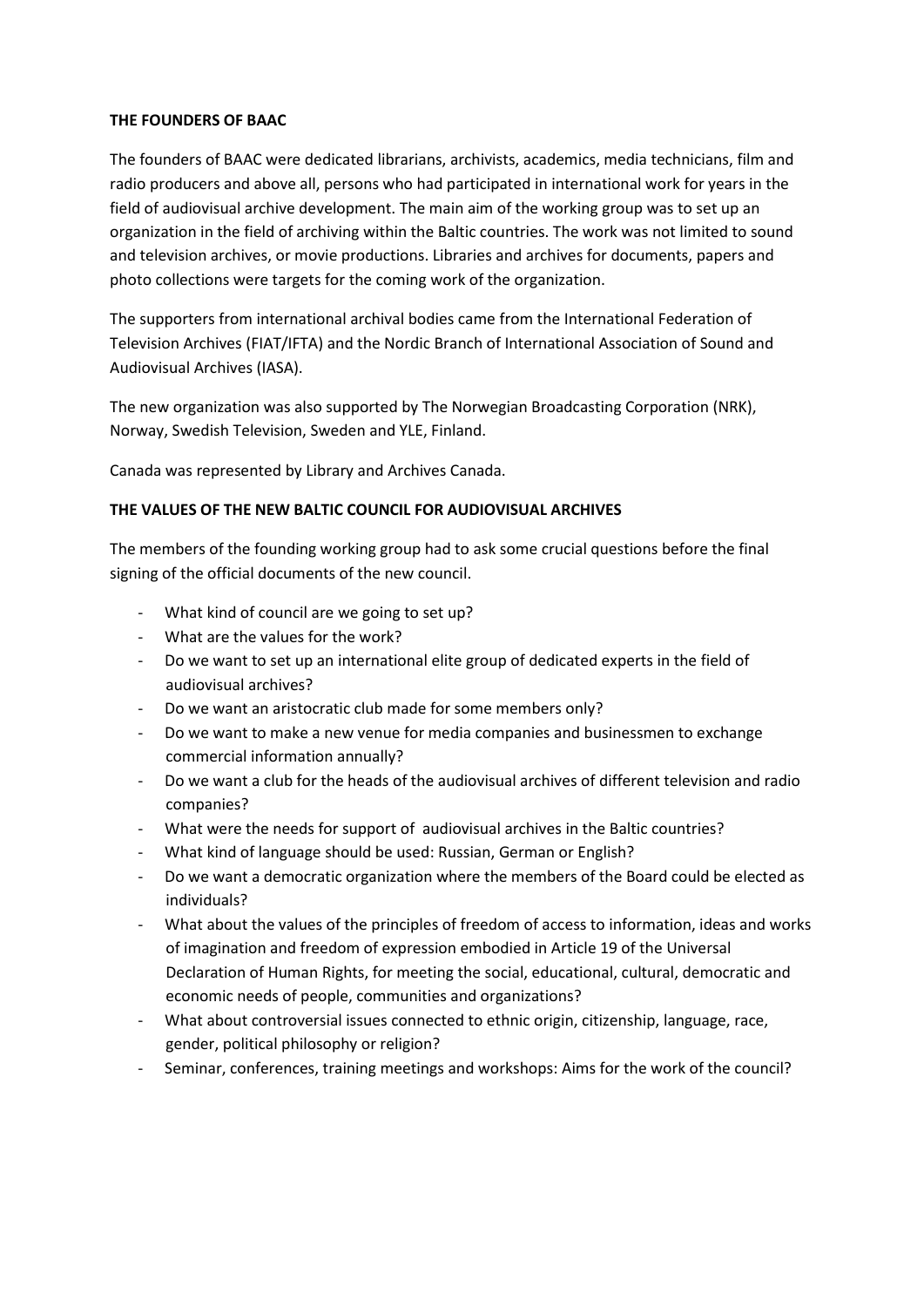#### **COMMITMENT OF THE COUNCIL OF BAAC: BYLAW II: ACTIVITIES,MINI-SEMINARS**

With reference to Bylaw II. 2.4.The council is committed to setting up conferences, seminars and workshops. The result of these goals has been the organization of mini- seminars for members.

The first travelling mini-seminar was organized by Lithuanian Television in February 2007, with Vilnius as the venue. Considering the winter season, delegates experienced a cold but very nice city. The practical work was arranged by the Vice-President of BAAC, Juozas Markauskas and the Head of the Lithuanian Television Archive, Jonas Korys. The participation of the Lithuanian Television and Radio Director Kestutis Petrauskis was also essential to the success of the seminar.

The goal of this event was to invite new people from the Baltic audiovisual archives to join BAAC programmes that included themes such as the following:

- increase public interest and awareness of audiovisual archives in the Baltic countries

- inform about the importance of sources stored in audiovisual archives for academic studies

-access to cultural, educational, historical sources stored in audiovisual archives

-new training possibilities set up by the Council of BAAC

-latest news in the progress of digitization programmes of the members of BAAC and official reports on the field progress of archives not located in the Baltic countries

-television companies: updating of reports of the work of Television and Radio archives

-development of National Archives:The content of the archives, Legal deposit Laws, preservation policy, storage of old tapes and films, document and paper collections, access policy for public use

The seminar programme committee developed the programme with reference to the above goals. The result of the work was a good programme including key points such as:

- Future initiatives of BAAC, reuse of archival footage, mass migration, content description, digitization policy, storage and preservation works.

The programme concluded with a visit to the archives of Lithuanian Radio and Television .

#### **ESTONIA: TALLINN – THE SECOND MINI-SEMINAR**

In June of 2007, the Council set up a mini-seminar in the capital of Estonia, Tallinn.

The publishing of the success of the first travelling mini-seminar in Vilnius, Lithuania resulted in an increase in the number of participants at the event in Tallinn. The host was Estonian Public Broadcasting Corporation. The venue was the Estonian National Library located in the center of Tallinn and was supported by the Estonian Ministry of Education and Research. Highlighting subjects of interest for Baltic audiovisual archives was the main goal for this mini-seminar.Keywords for the programme were "preservation" and "reuse". The new director of EPBC, Margus Allikmaa, supported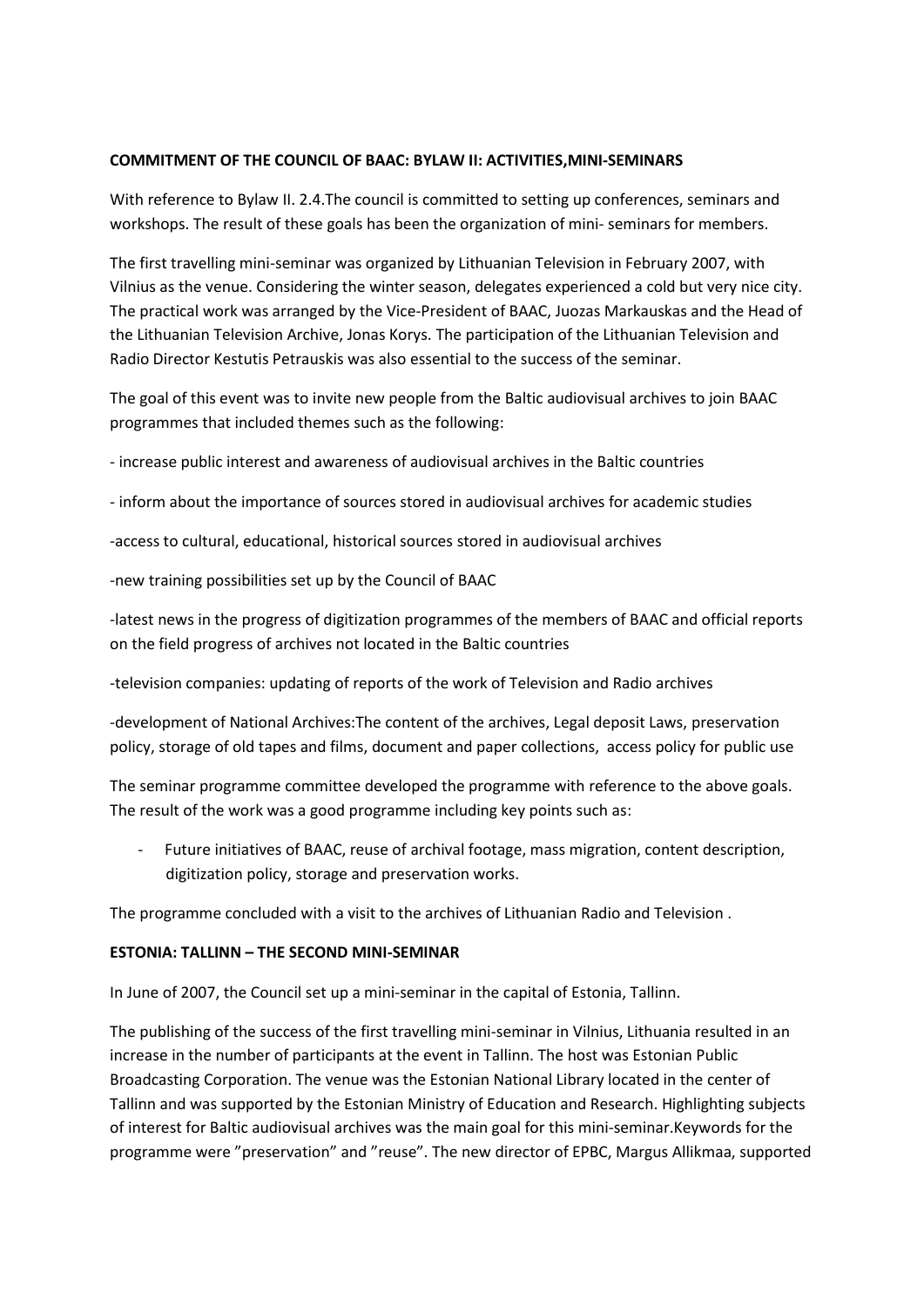the seminar.Colleagues from Estonia, Finland, Sweden and Norway presented various thematic issues.

The programme was dominated by speakers from Sweden, Norway and Finland. Gunnel Jønsson, who worked at Swedish Broadcasting Resources as Head of Radio Archive and Technical Group of the Sound Archives was also Secretary-General of IASA. Lasse Nilsson worked at Swedish Television and was former Secretary-General of FIAT/IFTA. Tedd Urnes worked at the Norwegian Broadcasting Corporation (NRK) as senior adviser and former President and Secretary-General of FIAT/IFTA. The contribution from Finland was: Eila Haikarainen from YLE Finnish Broadcasting Corporation, Riita Koskivirta from the Finnish Photomuseum and Paavo Rytsa from YLE Finnish Broadcasting Corporation.

The paper presented by Gunnel Jønsson dealt with definitions of the concept of archives in the audiovisual world. Information of other international media associations was given with focus on the work done in different fields by IASA. Lasse Nilsson dealt with the work and planning of migration projects within SVT, with a focus on videotape to digital file. Tedd Urnes presented a paper dealing with content description of unknown films on Estonia. Elementary training in making a minimum data list for a catalogue of films was also a subject. A joint presentation was made by Lasse Nilsson and Tedd Urnes about reusing archival footage in the future.

Paavo Rytsa gave a paper on Finnish culture and the living archive. Riita Koskivirta presented a report about preservation of original photographs. Eila Haikatainen was emphasized issues concerning publishing of archive photos and copyrights.

## **BAAC: KEY NOTE SPEECHES**

" …A keynote speech establishes the main underlying theme of the seminar or a conference. The keynote address emphasizes the framework for the following programme of events , the core message or the most important revelation of the conference. The task of the keynote speaker is to draw the attention of the delegates to the principal themes of the conference…".

To make use of keynote speakers at the seminars and conferences set by BAAC are not a common policy. Welcome speeches made by official high level representatives and diplomats, for example from the Norwegian, Swedish and Canadian Embassies have been a tradition, together with a guest speaker to officially open the conference.

The archive of BAAC has reports of some of the keynote presentations.

Personalities of note include historian Hans Fredrik Dahl, Director of Fritt Ord, Erik Rudeng, The Head of the Audiovisual archives of NRK, Bjarne Grevsgard and Andris Vilks from The Ministry of Culture of Latvia (Latvian National Library).

The Norwegian historian Hans Fredrik Dahl gave a speech in 2004 at the conference in Riga. The title of his paper was: " History of the Digital Mode ".

The Norwegian Director of Fritt Ord, Erik Rudeng, gave a speech at the conference in Riga in 2006.

Fritt Ord ( The Freedom of Expression Foundation, Norway) is located in Oslo. The title of the speech was: " Freedom of Speech-The Future Value of Audiovisual Archives in a Democratic Society".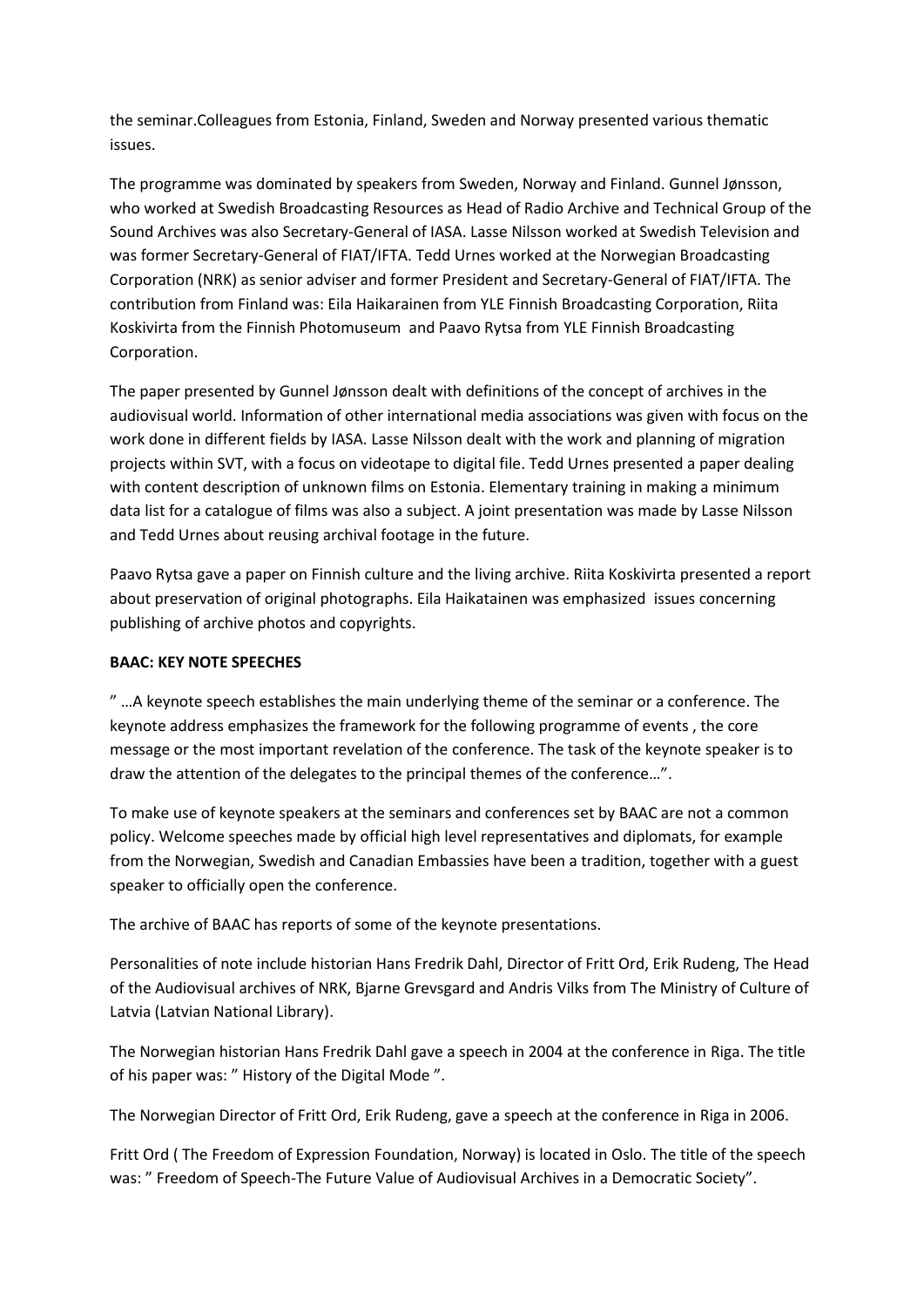The issues of freedom of speech, access to information and freedom of expression are stated in the bylaws of BAAC: Bylaw: II.ACTIVITIES: 2.10: endorsing the principles of freedom of access to information, ideas and works of imagination and freedom of expression embodied in Article 19 of the Universal Declaration of Human Rights, for meeting the social, educational, cultural, democratic and economic need of people, communities and organizations.

The Norwegian Director of the Audiovisual archives of NRK, Bjarne Grevsgard, presented his paper at the conference in Riga in the year 2005.

The Latvian representative of The Ministry of Culture of Latvia gave his speech at the conference in Riga in 2007.

# **ANNUAL CONFERENCE AND SEMINAR**

The Council is committed to organizing conferences, seminars and workshops.

## (Bylaw II. Activities. 2.4)

The organizing of the annual conference or seminar is the main task for the Board of BAAC. The programme committee evaluates the proposals received. A final decision about the content of the programme has to be made with reference to the aims of BAAC. Subjects related to the development and work of audiovisual archives must be highlighted in the final official programme. The selection of items is limited to themes such as: exchange of information and new ideas; preservation work with tapes, films, sound recording, books, photos. The introduction of new technology to the libraries and archives is a permanent theme for the conferences. The main keyword is "Digitization". Every year, the agenda includes reports from libraries, archives, other collections and the latest news on the development of digitization of archival materials Academic research and access to audiovisual archives has been an increasing theme, as well as training policy for media librarians working in Baltic archives.

THE RESULT OF A CRITICAL ASSESSMENT OF SEMINAR AND CONFERENCE PROGRAMMES.

The web site of BAAC is a good source for evaluation of programmes and whether BAAC has succeeded in fulfilment of the aims of the association.

The selection of the content of the programmes and the main themes to be presented is determined by the main issue: digitization of archival collections: old tapes, films, photos, written documents, sound recordings, music recordings – any archival material which finds final storage within a library or an archive. The web site of BAAC does not give necessarily give a complete picture of conference papers since some presenters do not permit the publication of their work. BAAC has published 144 papers presented at the conferences and seminars of BAAC from year 2004 to 2014.

## OTHER TOPICAL THEMES

Even though discussions about new technology have dominated the programmes for years, other discussions such as content description of radio programmes, television programmes, movies, untransmitted archival films, amateur recordings of sound and moving images and media archaeology for academics, journalists and professional researchers have also been presented.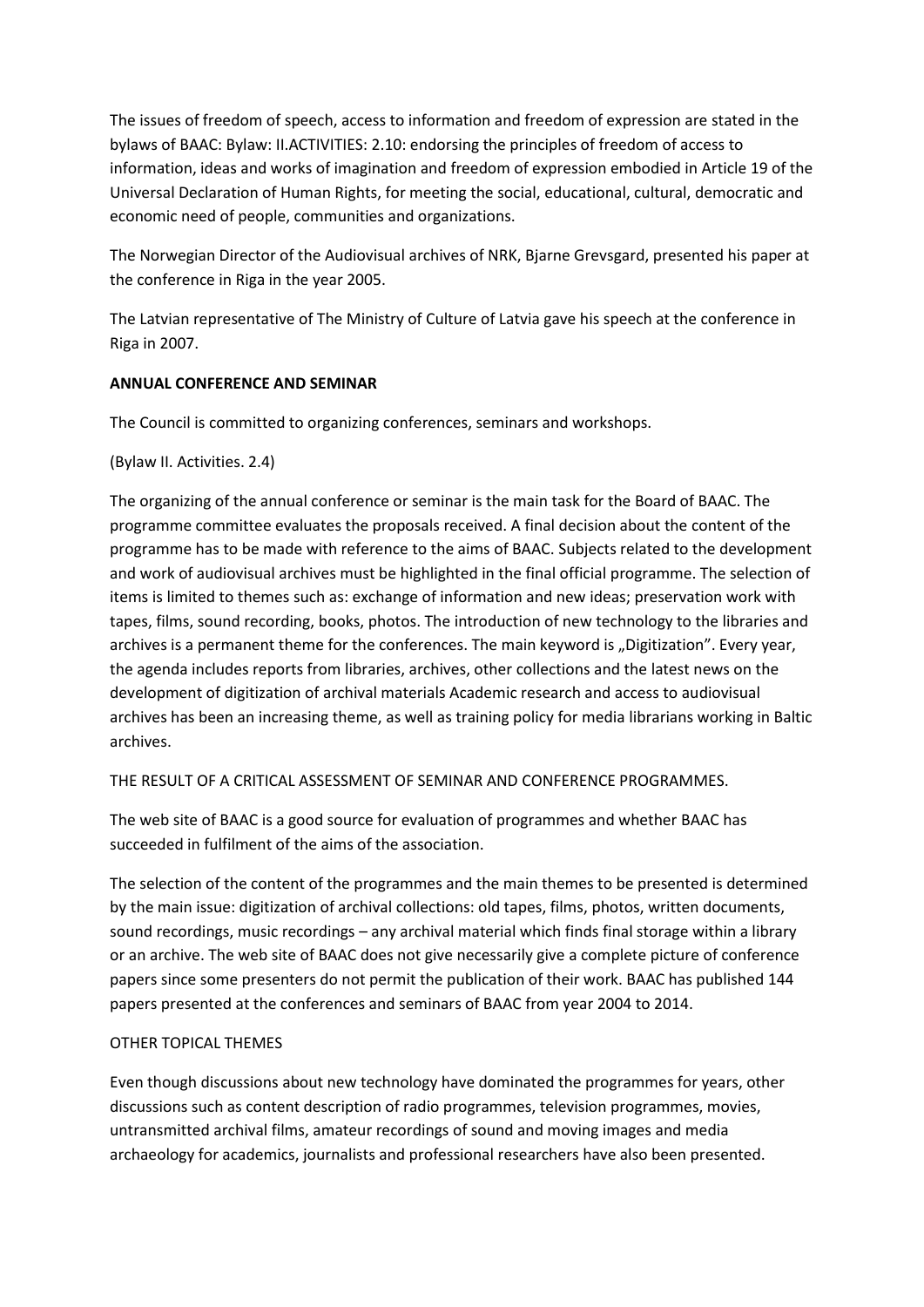# THE PRINCIPLES OF FREEDOM EMBODIED IN ARTICLE 19 OF THE UNIVERSAL DECLARATION OF HUMAN RIGHTS

BAAC bylaw 2.10. Few international associations want to add the question of human rights to the guidelines of an association. Implementation is determined by the official policy of the respective country. What is at stake for the content of audiovisual archives if censorship is the official policy of the particular country? The content of the archives is limited to documents selected. The standard of the archive for future researchers is restricted to a limited number of papers. What about an active access policy for people, when they are denied access to information due to lack of essential sources of information?

The introduction of the policy of digitization is an important change for citizens who want to take part in democratic work. Easy access to information is the practical result of the digitization of archival materials which means more exchange of facts and opinions among people.

## CULTURAL HERITAGE –NATIONAL LIBRARY AND NATIONAL ARCHIVES-LEGAL DEPOSIT LAW

BAAC has not made use of key note speakers at every conference. When keynote speakers have been selected for the opening of the conference the subject chosen is cutural heritage, the importance of digitization and cultural values of the archives.

Official reports of national archives or libraries are subjects for evaluation at most of the seminars and conferences due to the fact that the national bodies have to take care of materials made by television companies, radio corporations and the movie industry. The cultural heritage of any country is connected to the philosophy and the introduction of legal deposit law of transmitted and published materials. The main question about how to preserve the cultural heritage of a country is answered by making legal deposit law a reality.

INFORMATION ABOUT NEW PROJECTS AND DIGITAL SYSTEMS DESTINED FOR SALE.

# BAAC: A NEW SALES DEPARTMENT FOR INTERNATIONAL COMMERCIAL INTERESTS?

"… BAAC is a non-profit organization of juridical and natural persons, founded as a voluntary association…". Quotation taken from Bylaw I.General of BAAC. Non-profit association and not an association for a sale and marketing market. Nevertheless, BAAC has to invite companies who are producing new tools for the libraries. Presentations of new projects initiated by independent and commerical companies have been on the agenda at every seminar. The challenge for the programme committee is to make a clear distincion between business and factual information of the products presented. A close study of the programmes shows that the committee has succeeded in keeping a balance between factual research and commercial interests.

The conflict between business values and the values of national cultural information were highlighted by the Norwegian Professor Hans Fredrik Dahl in his paper presented at the first BAAC seminar in Riga in 2004. He asked the question: " … Are we facing a future where national cultural information will be dominated by global firms?...". The title of his lecture was: " History of the Digital Mode ". Only a limited abstract of his paper is accessible for public viewing.

## VENUES FOR ANNUAL CONFERENCES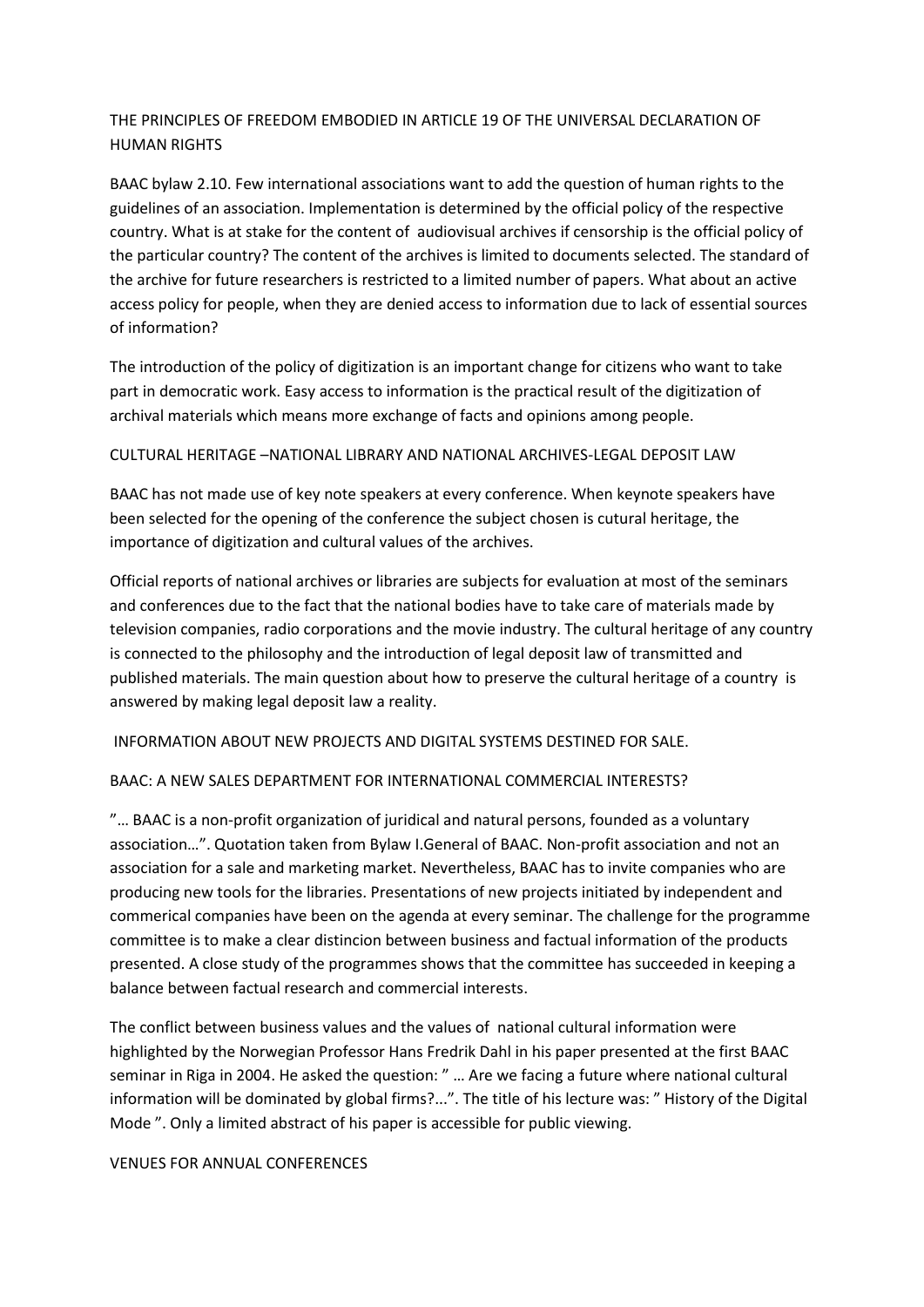The head office of the Council is located in Tartu, Estonia. The Council is registered under the laws of the Republic of Estonia and functions according to these laws.

Nevertheless, the desicion to set up meetings and conferences in the capitals of all three Baltic countries was introduced as a rule at an early stage of the association. This means that Tallinn, Riga and Vilnius have hosted the conferences, apart from one, where Helsinki, Finland (2012) was chosen. The record of the conferences and annual seminars shows that the city of Riga has been chosen seven times, while Tallinn has been the venue twice, and Tartu once. The city of Vilnius has welcomed BAAC once, although it has hosted local seminars too. The annual event of BAAC took place in Tallinn in year 2015.

# AN EVAUATION OF THE THEMES PRESENTED AT THE ANNUAL EVENTS

# Titles of the annual seminars and conferences of BAAC:

Riga Seminar 2004 Programme (2004); Pan-Baltic Images: Reaching Out to the World, Riga (2005); Audiovisual Archives: Access and Service in the Public Interest, Riga (2006); IASA-BAAC Conference 2007. Building an Archive for the Future, Riga (2007);Transformation as Stability: Audiovisual Archives in the Era of New Media, Tartu, Estonia (2008); Aggregation and Management of Audiovisual Content in the Digital Space, Riga (2009); Back to Analogue: Preserving Audiovisual Resources for Digitisation and Posterity, Riga (2010); Digital Access and Research, Tallinn (2011); From Digitization to Access and Research, Helsinki, Finland (2012); Open Doors: New Ideas, New Technologies, Vilnius (2013); Joint IASA-BAAC Conference 2013., Safe and Reusable: Ideals Versus Real Life, Riga (2014).

Keywords such as access, reuse, digitization, public service, research, content and new technology show that the topical themes are recurrent year by year. Information is up-dated in the fields of common interest for Baltic members of BAAC.

# WORKSHOP REPORT

Tallinn was the venue for the workshop dealing with issues of conservation of photography. The year for the workshop was 2012.

# THE PRESIDENTS

The founders of BAAC viewed bylaws and guidelines set up by different international associations like IASA ,AMIA and FIAT/IFTA. Agreement among the founders was made about the election of the President: The President had to be elected from one of the Baltic countries, since the goal of BAAC was to give members from the Baltic States a leading position in developing their own needs.

The current president is Maria Mang from Estonia.

The immediate previous President of BAAC was Zane Grosa. She was elected in 2011. From 2012 she was Head of the Audiovisual Reading Room at the National Library of Latvia. Zane Grosa holds a Masters of Music from SUNY at Stony Brook, USA ; a Bachelor of Music from the Music Academy of Latvia and Information Management at RMIT University in Melbourne, Australia. Since 2009 she is a board member of BAAC.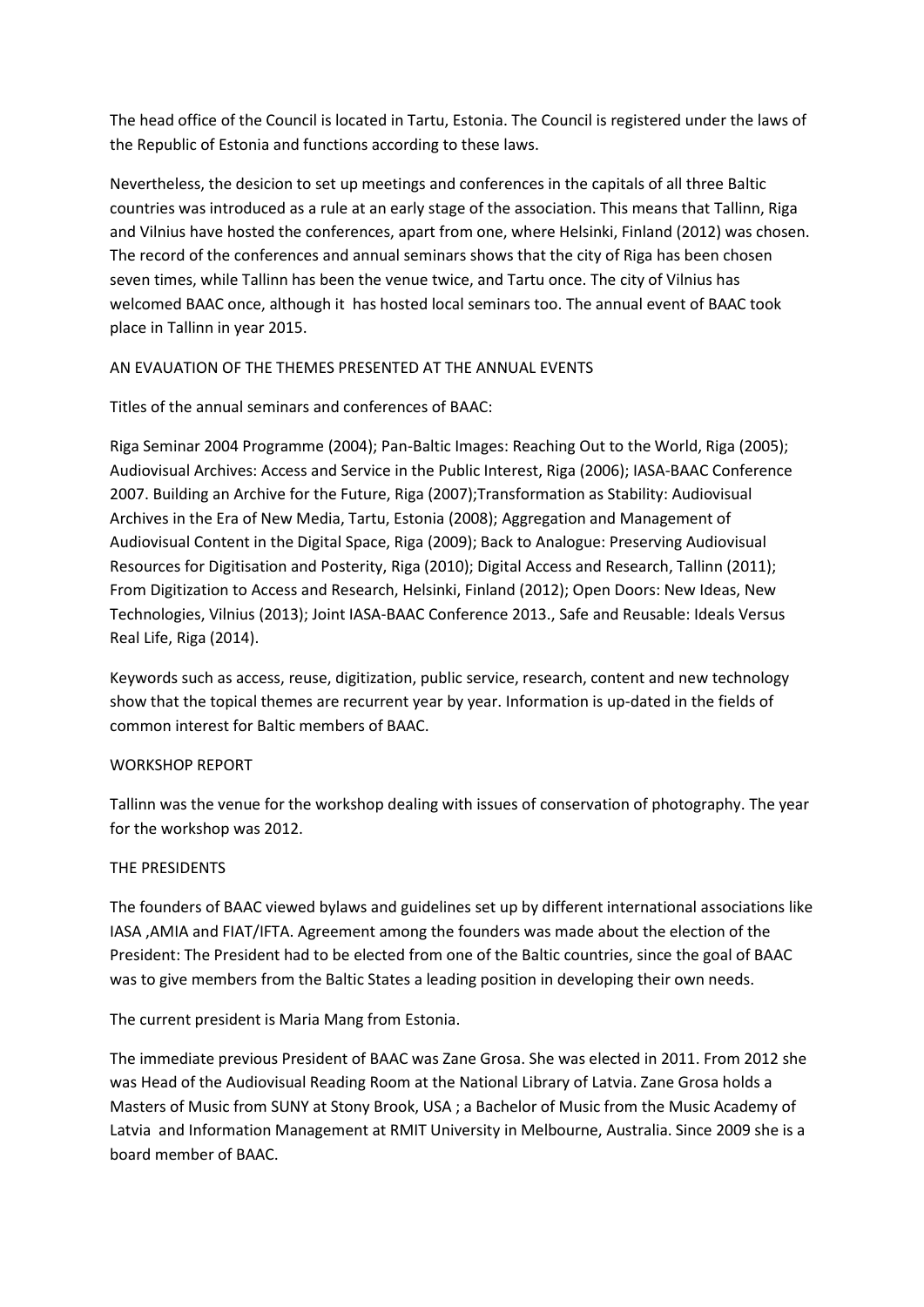Zane Grosa succeeded Juozas Markauskas from Vilnius, Lithuania who held the office from 2007 to 2011. Juozas Markauskas made the first web site of BAAC. He graduated in the field of digital preservation and archival systems from the University of Vilnius.

Juozas Markuskas is working as the Head of Digitisation Department, DIZI Heritage, Lithuania.

Juozas Markauskas was elected President after Piret Noorhani left the office in 2007. Piret Noorhani was one of the founders of BAAC. She was elected in 2005 as the first President of BAAC. She has studied Estonian language and literature at the University of Tartu, Estonia and worked as researcher and archivist at the Estonian Cultural History Archives of the Estonian Literary Museum from about 1991 to 1996. Since 2007 she has been Estonian Deaspora project manager in the Estonian National Museum and The President of the Baltic Heritage Network since 2008.

Piret Noorhani, Estonia, Juozas Markauskas, Lithuania and Zane Grosa, Latvia have worked hard to improve the standard of the work and international reputation of BAAC during 12 years of business.

## HONORARY MEMBERS

"…Honorary member is any person whose great contribution and merit to the advancement of AV archives has been recognized by the Board of the Council, and who is nominated by the general meeting as a recipient of this status…". Quotation: Bylaw of BAAC, 3.2.3.

In 2009, at the BAAC conference in Vilnius, four dedicated members of BAAC were nominated and elected as Honorary members of BAAC: Lasse Nilsson, Lars-Gunnar Bengtsson, Andris Ķesteris and Tedd Urnes.

For those of you who have joined BAAC after 2009, you may ask questions about who are the persons elected as Honorary members?

Two of them have Swedish nationality, one is working and living in Canada and one is Norwegian.

A brief presentation of the persons mentioned:

## Andris Ķesteris

He is a founding member of the BAAC and a member of the Board. Andris Ķesteris is Canadian. He is President of the Baltic Federation in Canada(BFC), President of the Latvian National Federation in Canada and a Member of the Board of the Central and Eastern European Council in Canada. Over a period of ten years organized and developed the Baltic Film Festival in Canada, presenting films from Estonia, Latvia and Lithuania to Canadian audiences. He has a diverse film and broadcasting experience in various divisions of the Library and Archives Canada(LAC- formerly National Library and National Archives). Andris Ķesteris is an independent producer/ director.

## Tedd Urnes (formerly Johansen)

He is a founding member of BAAC. Former Head of Film and Videotape Library of the Norwegian Broadcasting Corporation(NRK), former Senior Adviser of NRK. Tedd Urnes was President, Vice-President and Secretary General of FIAT/IFTA. He has chaired the Latin American Regional Working Group(LARG), the Technical Commission and a member of Television Studies Commission of FIAT/IFTA. He is the Consultant at " Teddview Audiovisual Archival Management (TAAM)".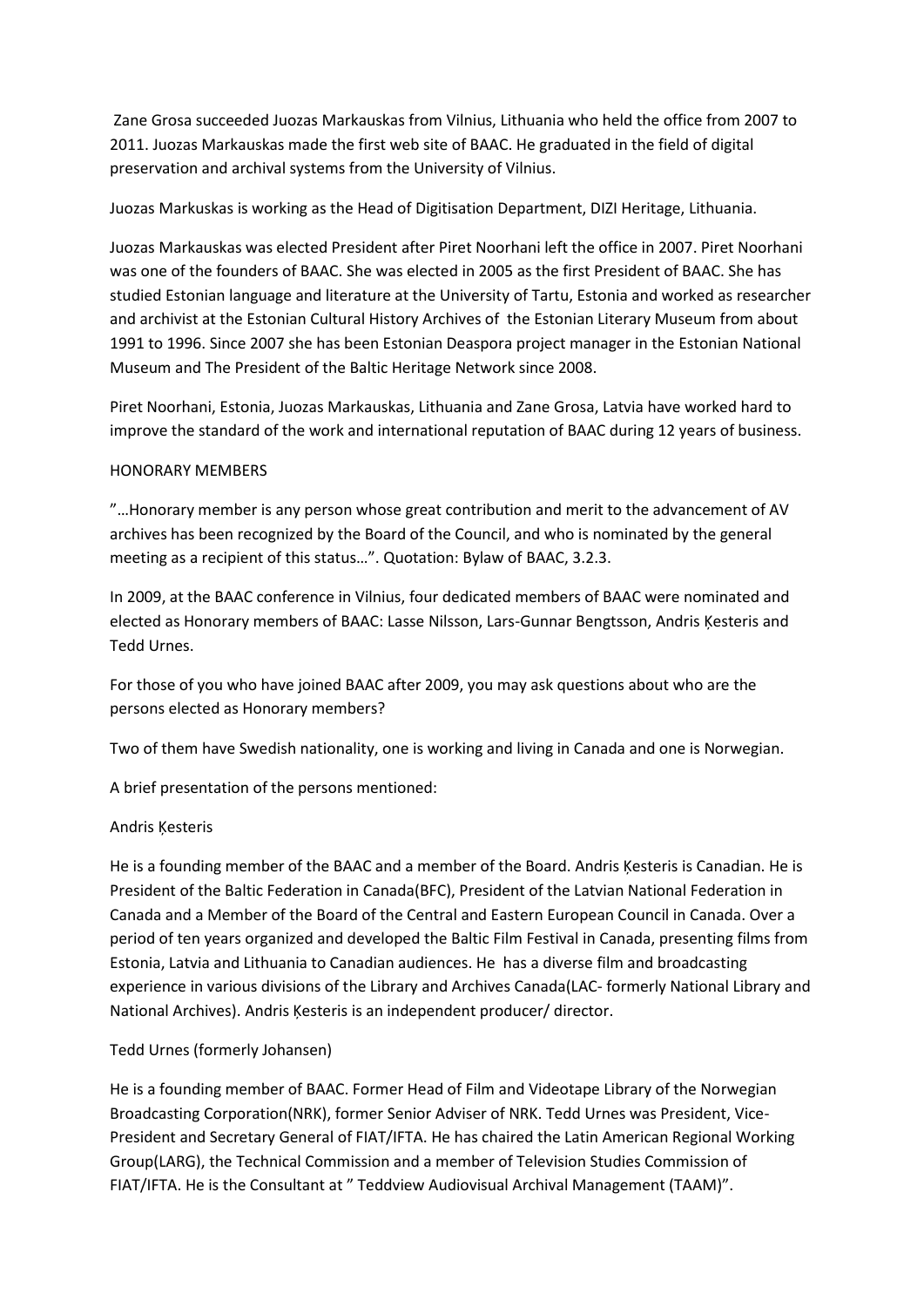## LARS-GUNNAR BENGTSSON

Control room manager and archives coordinator at Newsroom, Swedish Television at the city of Malmø, Sweden. He is a founding member of BAAC. He was Member of the Board of BAAC from 2005 to 2010. Since 2014, Lars- Gunnar Bengtsson is working freelance.

## LASSE NILSSON

Lasse Nilsson is a founding member of BAAC. He worked with SVT archives as archivist, manager of Documentation and Research Department and Project Manager. He is a former Secretary General of FIAT/IFTA, former Chair of Programming Commission and a member of FIAT/IFTA Television Studies Commission. Lasse Nilsson is retired from SVT.